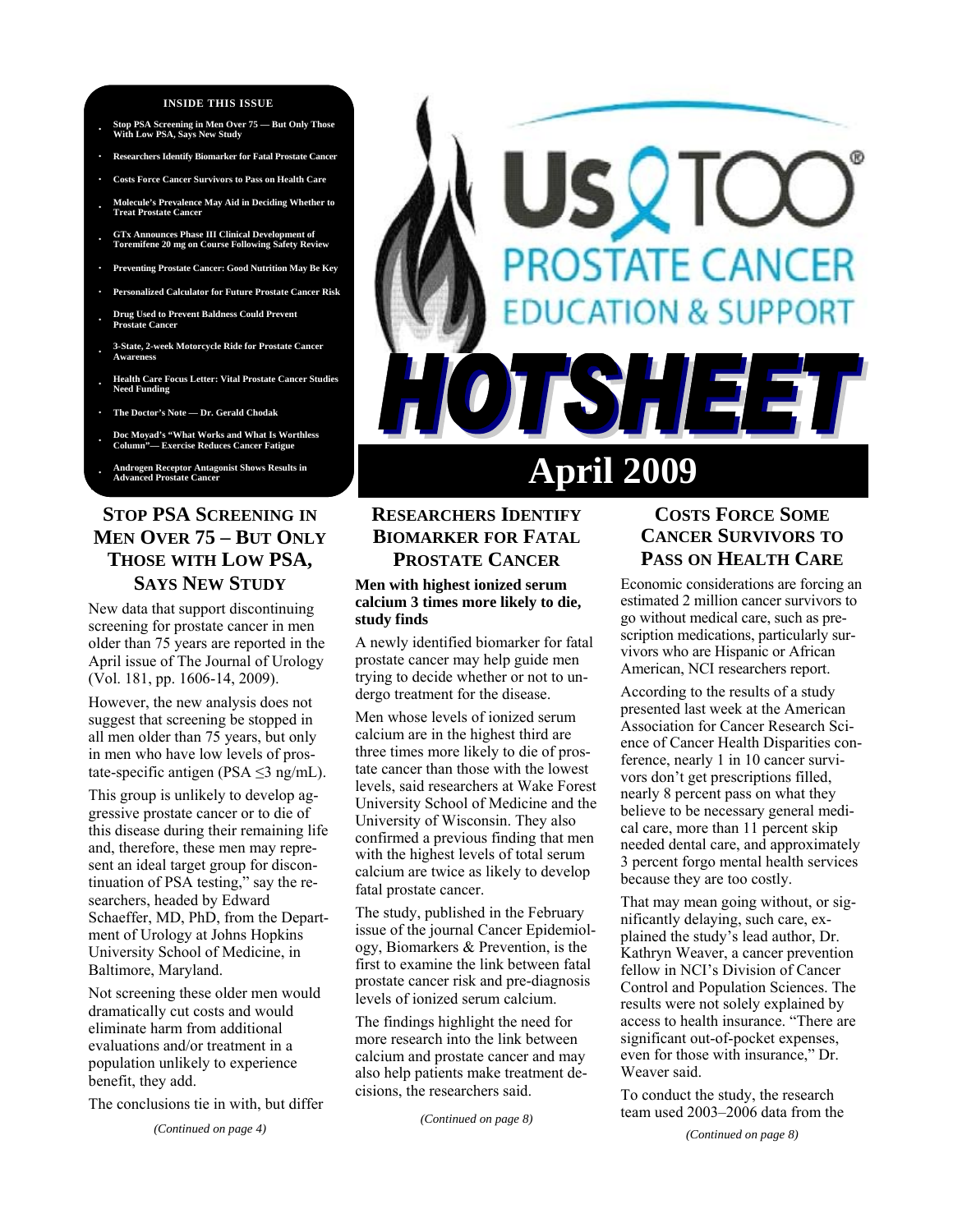#### **PROSTATE CANCER PATIENT SUPPORT - CALL 1-800-80-US TOO, OR GO TO <WWW.USTOO.ORG>**



5003 FAIRVIEW AVE. DOWNER'S GROVE, IL 60515 PHONE: (630) 795-1002 / FAX: (630) 795-1602 WEBSITE: WWW.USTOO.ORG

COPYRIGHT 2009, US TOO INTERNATIONAL, INC.

## **MOLECULE'S PREVALENCE MAY AID IN DECIDING WHETHER TO TREAT PROSTATE CANCER**

Scientists have made a discovery that could lead to a simple test to help determine which men who have prostate cancer require treatment and which do not. More than 180,000 men receive a diagnosis of prostate cancer each year in the US but which should receive treatment is often a tough decision.

Prostate cancers often grow very slowly, meaning many men could simply live with the disease without shortening their life span. And the treatments can cause serious complications, including incontinence and impotence. On the flip side, prostate cancer does kill more than 28,000 men each year.

In the new research, published in the 12 February 2009 issue of *Nature*  (Vol.457, pp. 910-5, 2009), researchers at the University of Michigan analyzed 1,126 molecules produced by the body in 262 samples of tissue, blood or urine from men who were healthy or had early-stage prostate cancer or prostate cancer that had spread.

The researchers found that one substance, sarcosine, was particularly elevated in men with advanced prostate cancer. In fact, it appeared to be a better indicator of advancing prostate cancer than testing for PSA, which is what doctors primarily rely on at present.

Because sarcosine can be detected in urine, it could potentially be used for a simple urine test to identify men requiring treatment. In addition, tests indicate that sarcosine may play a direct role in making prostate cancer more aggressive. When the researchers added the substance to benign prostate cells in the laboratory, the cells became invasive. So drugs that block its activity could potentially be used to improve treatment.

The researchers cautioned, however, that much more research is needed to confirm the findings and determine how well it would work as a screening test. But if the initial findings hold up with further study, the substance could help save a lot of men from unnecessary treatment and alert others that they need to act upon.

*HE04, 17 February 2009* 

# **GTX ANNOUNCES PHASE III CLINICAL DEVELOPMENT OF TOREMIFENE 20 MG ON COURSE FOLLOWING PLANNED SAFETY REVIEW**

GTx, Inc. (Nasdaq: GTXI), today announced that following a planned safety review, an independent Data Safety Monitoring Board (DSMB) has recommended that the company continue as planned the pivotal Phase III clinical trial evaluating toremifene 20 mg for the prevention of prostate cancer in men with high grade prostatic intraepithelial neoplasia (PIN), a precancerous lesion of the prostate. The DSMB meets every six months to review unblinded safety data from the toremifene Phase III clinical trials.

"The DSMB has reviewed safety data of the nearly 3,000 men enrolled in the toremifene 80 mg and toremifene 20 mg Phase III clinical trials," said Mitchell S. Steiner, MD, Chief Executive Officer of GTx. "The accumulated safety data extend as long as two years for toremifene 80 mg and three years for toremifene 20 mg."

"We are pleased the DSMB has recommended we continue the toremifene 20 mg clinical trial as planned," Dr. Steiner continued. "A treatment to prevent prostate cancer is a critical unmet need, particularly for men with high grade PIN who are at high risk to develop prostate cancer, and we look forward to seeing the results of this clinical trial."

Nearly 1,600 patients with high grade PIN have been enrolled in the toremifene 20 mg Phase III high grade PIN clinical trial. The primary endpoint of the trial is a reduction in prostate cancer incidence. The trial is being conducted under a Special Protocol Assessment with the United States Food and Drug Administration. GTx anticipates conducting an efficacy analysis of toremifene 20 mg in the summer of 2009.

*BUSINESS WIRE, 26 February 2009*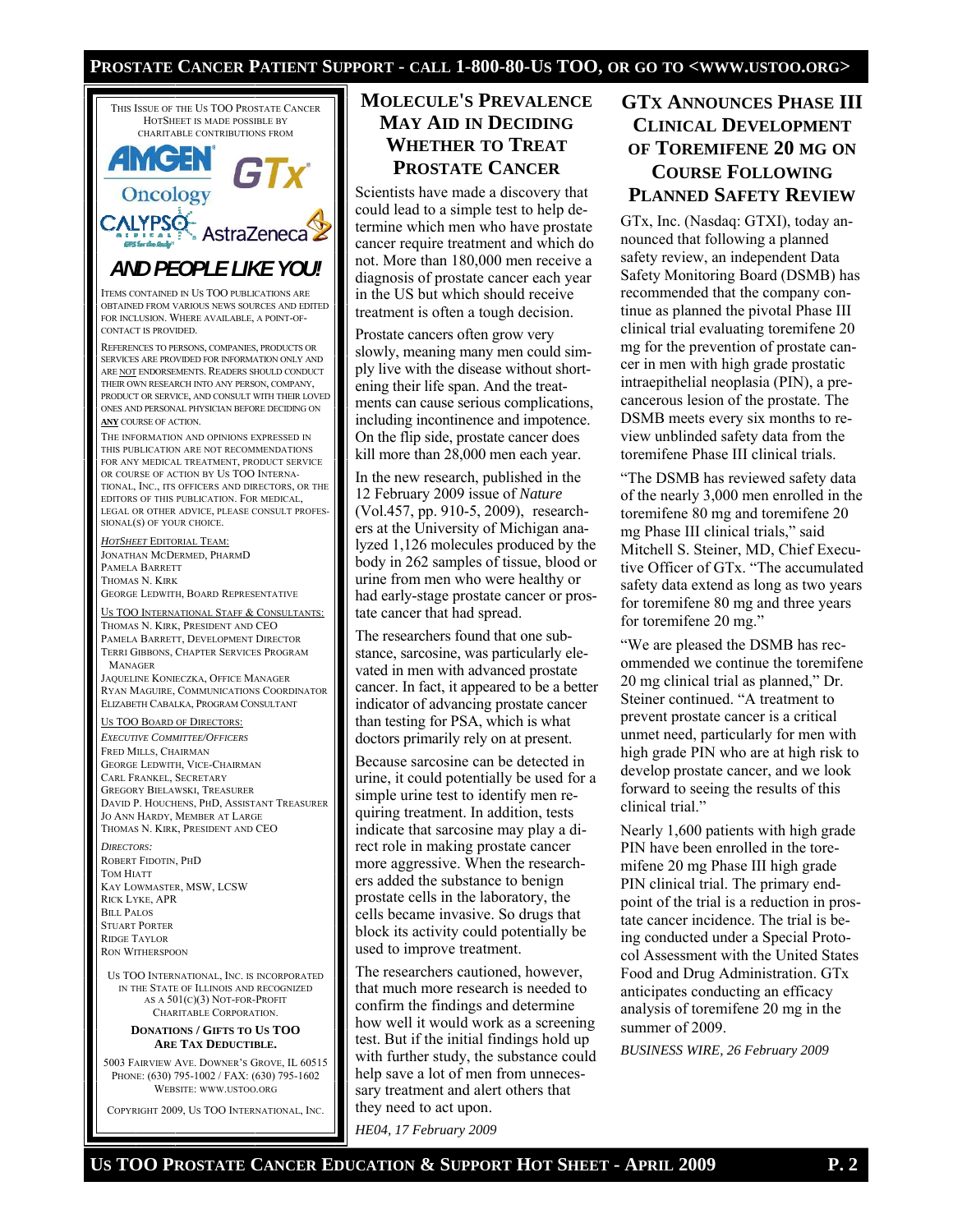#### **PREVENTING PROSTATE CANCER: GOOD NUTRITION MAY BE THE KEY By Jennifer Reilly, RD**

In the battle against prostate cancer, men need all the ammunition they can get—and a healthy diet can help them reduce their risk. One man in six will be diagnosed with prostate cancer during his lifetime, according to the American Cancer Society, but many of these cases may be preventable with diet alone.

Scientific studies have shown that a meat-free, dairy-free diet, combined with other lifestyle changes, can help keep early-stage prostate cancer from worsening and may help prevent prostate cancer.

Dairy products are a major culprit in prostate cancer risk. In one long-term study, researchers tracked more than 20,000 male physicians for 11 years and found a moderate elevation in prostate cancer risk associated with higher intake of five dairy products, including milk, cheese, and ice cream. Milk drinking raises the amount of insulin-like growth factor (IGF-1), which is believed to play a key role in causing prostate cancer, in the blood.

Men who consume low-fat and nonfat milk also face an increased risk of prostate cancer, according to two 2007 studies in the *American Journal of Epidemiology*. One study included 82,483 men in the Multiethnic Cohort Study, 4,404 of whom developed prostate cancer over an average follow-up of eight years. Researchers found a positive association between consuming 1 cup or more per day of low-fat or nonfat milk and developing prostate cancer. The other study included 293,888 participants in the National Institutes of Health (NIH)-AARP Diet and Health Study. Consuming two or more daily servings of skim milk was associated with an increased risk of advanced prostate cancer.

British researchers report that a diet free of meat and dairy products may lower a man's risk for developing prostate cancer. An Oxford study of 696 men found that IGF-1 levels were 9 percent lower in vegan men than in meat-eating men. The study, published in the *British Journal of Cancer* in 2000, also mentions previous population studies showing that countries with low consumption of animal products had lower rates of the disease.

Some of the most impressive research on diet and prostate cancer has come from Dean Ornish, MD, best known for his groundbreaking study on the effects of diet and lifestyle factors on heart disease. Dr. Ornish's 2005 study, published in *The Journal of Urology*, showed the power of diet over prostate cancer. After one year on a low-fat vegan diet, complemented by moderate aerobic exercise and stress management, the prostate cancer survivors in the Ornish study found their prostate-specific antigen (PSA) levels decreased by 4 percent.

It is unusual for PSA levels to decrease without treatment. A control group saw its PSA levels rise by 6 percent. In addition, six of the men in the control group needed treatment during the one-year study period because their prostate cancer was progressing, but no one in the experimental group needed treatment.

Gordon Saxe, MD, MPH, PhD, an assistant professor in the Department of Family and Preventive Medicine at the University of California, San Diego, studies whether the adoption of a plant-based diet, reinforced by stress reduction, can slow the progression of recurrent prostate cancer. He's also studying the role of nutrition and genetics in cancer risk.

Dr. Saxe presented some of his research at The Cancer Project's first annual Cancer and Nutrition Symposium in 2006. The webcast of his lecture and other lectures by experts on diet and cancer can be viewed at <www.CancerProject.org/webcasts>.

Research on genetics and prostate cancer will be of great benefit, but scientific evidence already suggests that a low-fat, vegan diet may help men prevent prostate cancer or cancer recurrence. By consuming more vegetables, fruits, beans, and whole grains, and avoiding dairy products, meats, and other animal products, men can take an important step forward in safeguarding their own health.

Making the switch to a plant-based diet is easy. Many of the foods already on the dinner table can help prevent cancer. Beans, for example, are high in fiber, which helps the body rid itself of excess testosterone, and are rich in inositol pentakisphosphate, a known cancer-fighter.

Tomatoes and other lycopene-rich foods, such as watermelon and pink grapefruit, are associated with a reduced risk of prostate and other cancers. Studies from the Harvard School of Public Health have shown that men who frequently consume lycopenerich foods cut their prostate cancer risk by one-third.

Sweet potatoes, carrots, and cantaloupe are rich in beta-carotene, which helps the immune system keep cancer at bay. Broccoli and other cruciferous vegetables, including kale and cauliflower, are rich in sulphoraphane, a cancer-fighting phytochemical that helps rid the body of excess testosterone and reduces the risk of prostate and other cancers. Soy, nut, and rice milks make an excellent and healthy alternative to cow's milk.

The Cancer Project offers a variety of resources to help men and their families make positive changes to their diets. Visit <www.CancerProject.org> and sign up for a weekly recipe or download a free copy of *The Cancer Survivor's Guide: Foods that Help You Fight Back!* at

<www.CancerProject.org/Guide>. The Cancer Project also offers nutrition and cooking classes throughout the country.

*Jennifer Reilly, RD, is a dietitian with The Cancer Project, coauthor of* The Cancer Survivor's Guide*, and developer of The Cancer Project's Food for Life Nutrition and Cooking Classes for Cancer Prevention and Survival, held in 80 cities across the country. The Cancer Project is a collaborative effort of physicians, researchers, and nutritionists who have joined together to educate the public about the benefits of a healthy diet for cancer prevention and survival. Based in Washington, D.C., The Cancer Project is an affiliate of the Physicians Committee for Responsible Medicine.*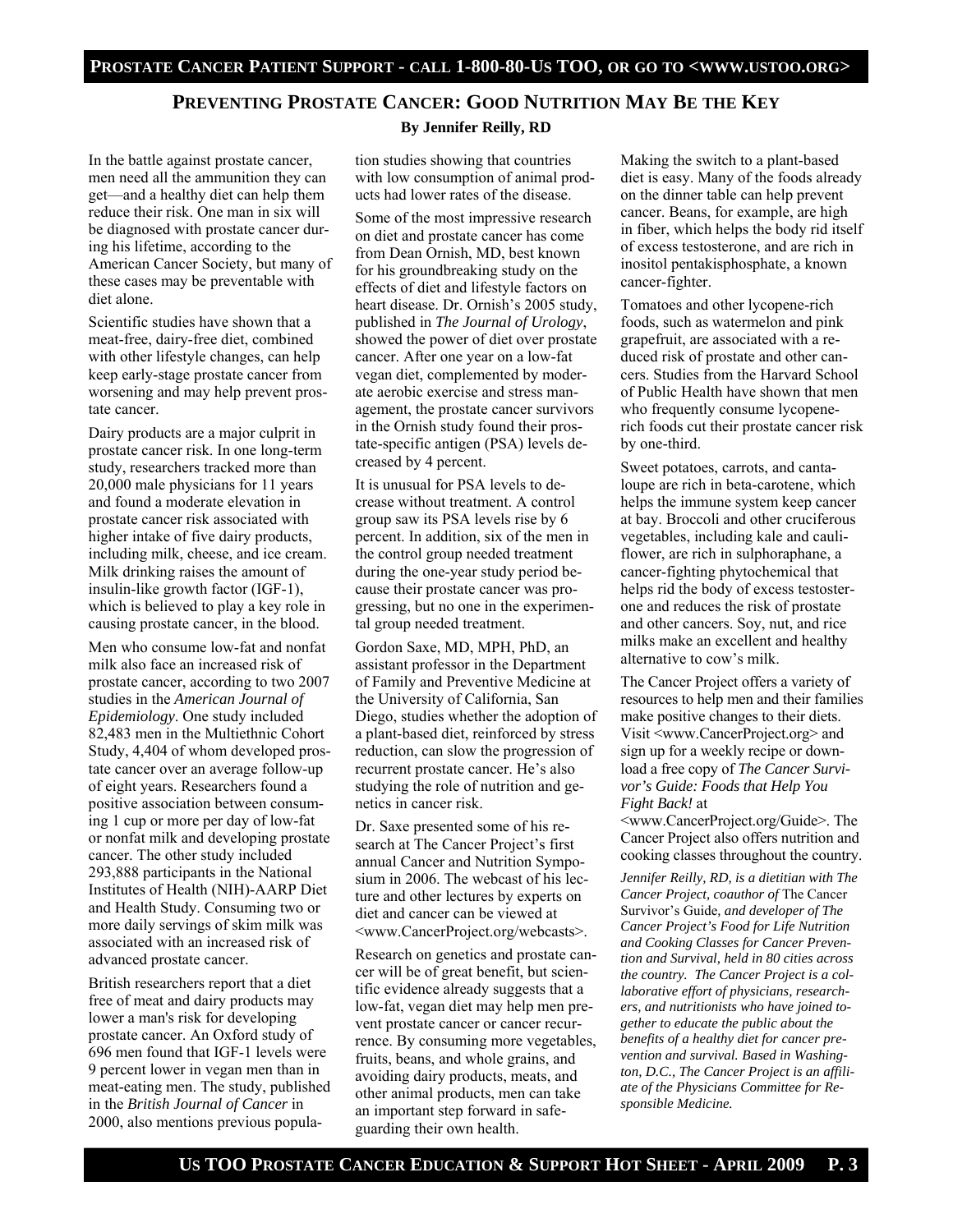## **PERSONALIZED CALCULATOR FOR FUTURE RISK OF PROSTATE CANCER**

A personalized risk calculator – a tool that combines 4 prostate cancer risk factors, 1 of which is PSA – more accurately predicts a man's future risk for prostate cancer than PSA alone. A study of the risk calculator was highlighted at a press conference at the 2009 Genitourinary Cancers Symposium, held in Orlando, FL, which is cosponsored by the American Society for Clinical Oncology, the American Society for Radiation Oncology, and the Society of Urologic Oncology.

"PSA is used to evaluate a man's current risk of prostate cancer. But what about future risk?," asked the study's lead author Monique Roobol, PhD, an epidemiologist in urologic oncology at Erasmus University Medical Center, in Rotterdam, the Netherlands.

To assess a man's future risk, the calculator uses PSA results along with 3 other common factors that predict prostate cancer risk: previous prostate biopsy results, family history of prostate cancer, and prostate size. The investigators found that an increasing PSA was the strongest single predictor of prostate cancer risk, but that the other risk factors also "significantly altered prostate cancer risk."

They found that, for any given PSA level, a family history elevated an individual's future risk, whereas a previous negative biopsy and increasing prostate volume lowered risk. For men above a certain risk threshold, more frequent screening and the use of active risk reduction strategies is warranted, said Dr. Roobol

"Clinicians [assess risk with these factors] individually on their own, but this allows for a more quantitative assessment," said Howard Sandler, MD, chair of radiation oncology at the Samuel Oschin Cancer Institute, Cedars-Sinai Medical Center, in Los Angeles, CA. Dr. Sandler moderated the press conference and was not involved with the study. "This is a well-done study. I hope that the researchers develop [a computer software application] with an easy interface for clinicians," he told Medscape Oncology.

The data for the tool were taken from more than 5176 men, aged 55 to 70 years, from the Rotterdam section of the European Randomized Study of Screening for Prostate Cancer. The role of PSA and other factors in predicting the development of prostate cancer over a 4-year period was examined. The average risk for prostate cancer in this population was calculated to determine who was at aboveaverage risk, said Dr. Roobol.

The risk over 4 years was 5.1% at an average PSA of 1.5 ng/mL. Men with a PSA of that amount or more were at an above-average risk of developing prostate cancer in the next 4 years, she explained. Specifically, those men were 7 times more likely to develop the cancer during that period. When an individual's previous prostate biopsy results, family history of prostate cancer, and prostate size were factored in, the future risk altered according to the positive and negative impacts of the respective factors.

For instance, for a man with a previous positive biopsy, a negative family history, a prostate volume greater than 40 cm<sup>3</sup>, and a PSA value of 4.0 ng/mL, there is a 5% future prostate cancer risk (over a 4-year interval). For a man with a similar profile but a PSA value of 7.8 ng/mL, there is a 10% risk.

"A tool such as this would allow a patient and doctor to set a threshold for handling future PSA results," said Dr. Sandler. "So, if you get a certain PSA, you are able to decide whether to ignore it or not," he added. "Essentially, they have refined risk prediction here with other variables," he summarized.

Dr. Roobol sees the tool as part of the ongoing efforts in medicine to personalize health risk assessment. "This approach is in line with the concept of personalized medicine, where screening is based on an individual's unique risk profile," she said in a statement.

2009 Genitourinary Cancers Symposium, Abstract 2, presented on 26 February 2009.

*Medscape, 26 February 2009* 

#### **STOPPING PSA SCREENING**

*(Continued from page 1)* 

from, the recent recommendation from the US Preventive Services Task Force (USPSTF), which advised stopping screening in all men who are 75 years or older.

However, as Dr. Schaeffer and colleagues point out, "all men older than 75 years of age may not be equal." "Indeed, in our cohort, no patient older than 75 years with a PSA of less than 3 ng/mL had high-risk prostate cancer," they write. "However, of those with a PSA greater than 3 ng/mL, there were several subsequent prostate cancer deaths."

The findings come from a new analysis of data collected in the Baltimore Longitudinal Study of Aging, in which investigators collected serial PSA measurements in 849 men, of whom 122 developed prostate cancer.

However, 2 editorial comments that accompany the new study question the conclusion about stopping screening only in older men with low PSA levels. The implication is that it may not be safe to discontinue testing if PSA is above this level," says Peter Albertsen, MD, from the University of Connecticut Health Center, in Farmington.

"While we may be able to prevent a few deaths from prostate cancer in patients older than 75 years, this comes at an enormous cost in testing and treatment," Dr. Albertsen comments. The USPSTF made similar points about men who are 75 years and older and others who have a life expectancy of 10 or fewer years. In these men, the incremental benefit from treating prostate cancer detected by screening is "small to none" and, harm outweighs benefit, it concludes.

In another editorial comment, Ruth Etzioni, PhD from the Fred Hutchinson Cancer Research Center, in Seattle, Washington, points out that the conclusions are based on observational data. In particular, the selection of the 3 ng/mL PSA cut-off level is based on a post hoc observation. "Post hoc findings may be valid but generally need to be confirmed in independent datasets," she writes.

*Medscape, 20 February 2009*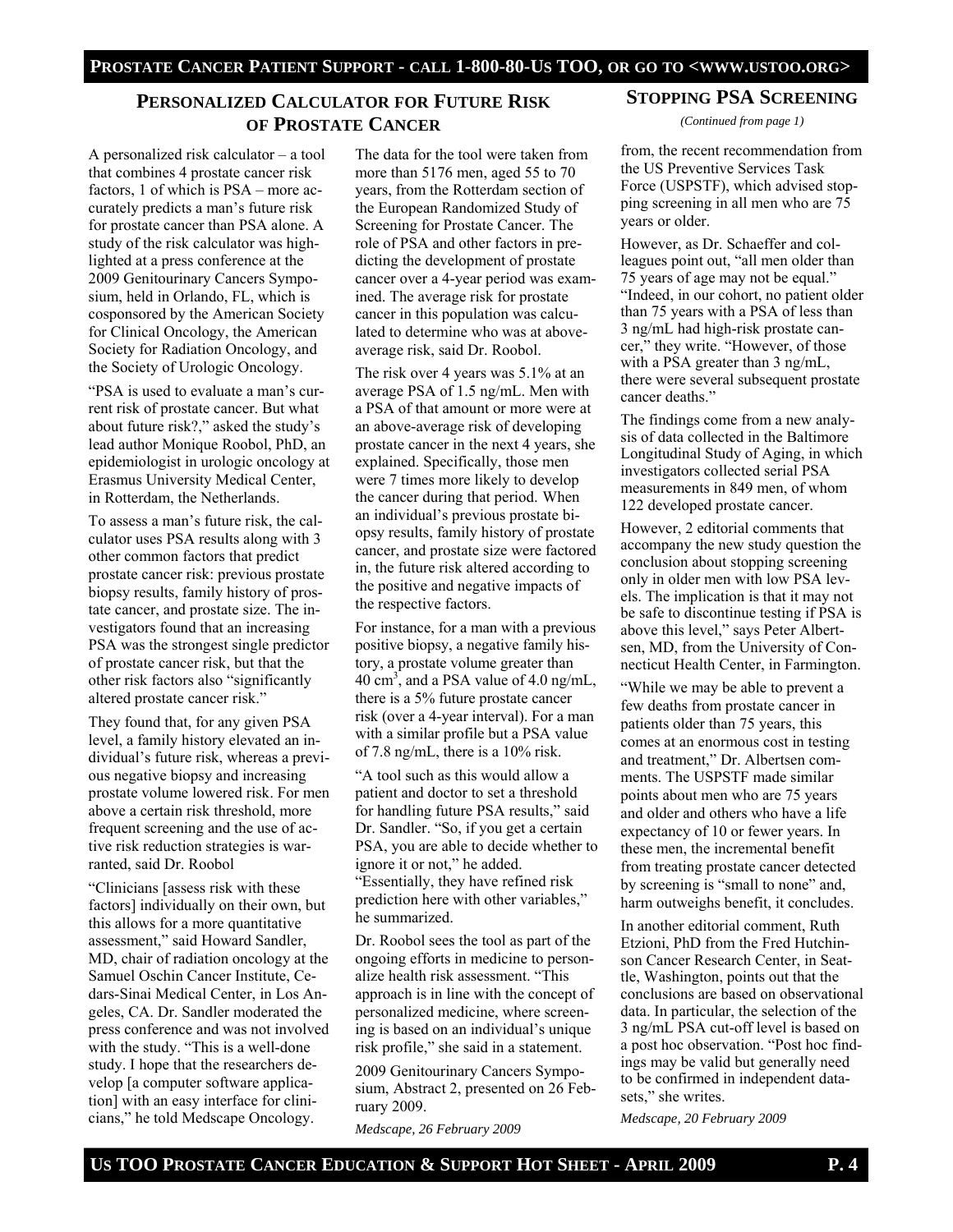#### **PROSTATE CANCER PATIENT SUPPORT - CALL 1-800-80-US TOO, OR GO TO <WWW.USTOO.ORG>**

## **DONATED ITEMS SOUGHT FOR JUNE 2009 US TOO ONLINE AUCTION**

Us TOO International will host our 4th Annual Online Auction June 8-23. Proceeds go to support Us TOO's patient education and support programs and services.

To donate an item, please contact Ryan Maguire at ryan@ustoo.org or by phone at 630-795-1002.



#### **DRUG USED TO TREAT BALDNESS COULD PREVENT PROSTATE CANCER**

Healthy men who get regular prostate cancer tests should consider taking a drug called finasteride, the first medication proven to help prevent the disease, experts reported this February.

 Doctors stopped short of advising men to take the drug, which costs more than \$1,000 a year. Finasteride is sold by Merck as Proscar® to treat swollen prostates and as Propecia® to treat male pattern baldness.

Although previous studies show it reduces the overall risk of prostate cancer by 25%, many doctors have been concerned that finasteride might increase the risk of high-grade tumors. But because more recent analyses have largely dismissed those worries, the drug's benefits now appear great enough that men should at least talk to their doctors, according to the American Society of Clinical Oncology and the American Urological Association.

Men who already take finasteride for hair loss or prostate swelling should ask about continuing the drug to prevent prostate cancer, the groups' joint statement says. Researchers are studying whether a drug that works by a similar mechanism, dutasteride, sold by GlaxoSmithKline as Avodart for swollen prostates, also prevents cancer.

## **3 STATE, 2 WEEK MOTORCYCLE RIDE FOR PROSTATE CANCER AWARENESS**

After his personal experience with a prostate cancer diagnosis, Keith Colombo, an avid motorcycle enthusiast and 2-year survivor, wanted to raise awareness about the benefits of early detection opportunities for prostate cancer.



*Keith Colombo, creator of "The Rocky Mountains" Prostate Cancer Awareness Ride, enjoying a ride in the Smoky Mountains on his Harley* 

"I was first diagnosed with prostate cancer at age 49 (two years ago). During my frantic research on prostate cancer and available treatments, I came to realize that I wasn't the only one whose life had been changed by a diagnosis of prostate cancer, and that the earlier an aggressive Prostate cancer is detected the easier it is to beat," states Colombo. "All men need to be aware of prostate cancer just as women are becoming more aware of breast cancer."

On his own, Colombo engaged Harley Davidson stores, hospitals, cancer centers and other businesses in Colorado, New Mexico, Wyoming and Florida to support his "The Rocky Mountains" Prostate Cancer Awareness Ride.

The ride will start on Fathers Day, Sunday, 21 June 2009 at the Thunderbird Harley Davidson in Albuquerque, NM, continue to the Beartooth Harley Davidson in Cody, WY on Friday, 26 June 2009, and end at the Mile High Harley - I 70 & Airport Blvd in Aurora, CO on 5 July 2009.

Those interested in supporting the cause can ride the entire event, join for one day, or make a contribution online. For a \$20 donation, supporters will receive a prostate cancer awareness wristband. For a \$40 donation, supporters will receive one of the gray, short sleeved, "Keep Riding Hard— Beat Prostate Cancer" event tshirts. More t-shirts are available for an extra \$20 donation.



*Get great gear with your support of the Rocky Mountain PCa ride, Us TOO and PCRI! (Image as appears on back of the official event t-shirt).*

All proceeds raised through donations and t-shirt sales will benefit Us TOO International, Inc. and the Prostate Cancer Research Institute (PCRI).

"If all the donations, work from all the sponsors and those that have helped with the Awareness Ride causes one man to detect his cancer early, the effort will have been successful," says Colombo. "I will thoroughly enjoy the ride through the Rocky Mountains with friends, like enthusiasts *and all of you interested in joining us. Please support the Prostate Cancer Awareness effort with a donation of any amount to the charities that have helped so many."* 

To learn more about the event or to make a contribution and receive a t-shirt, visit: *www.RockiesPCAwarenessRide.com*

*(Continued on page 8)*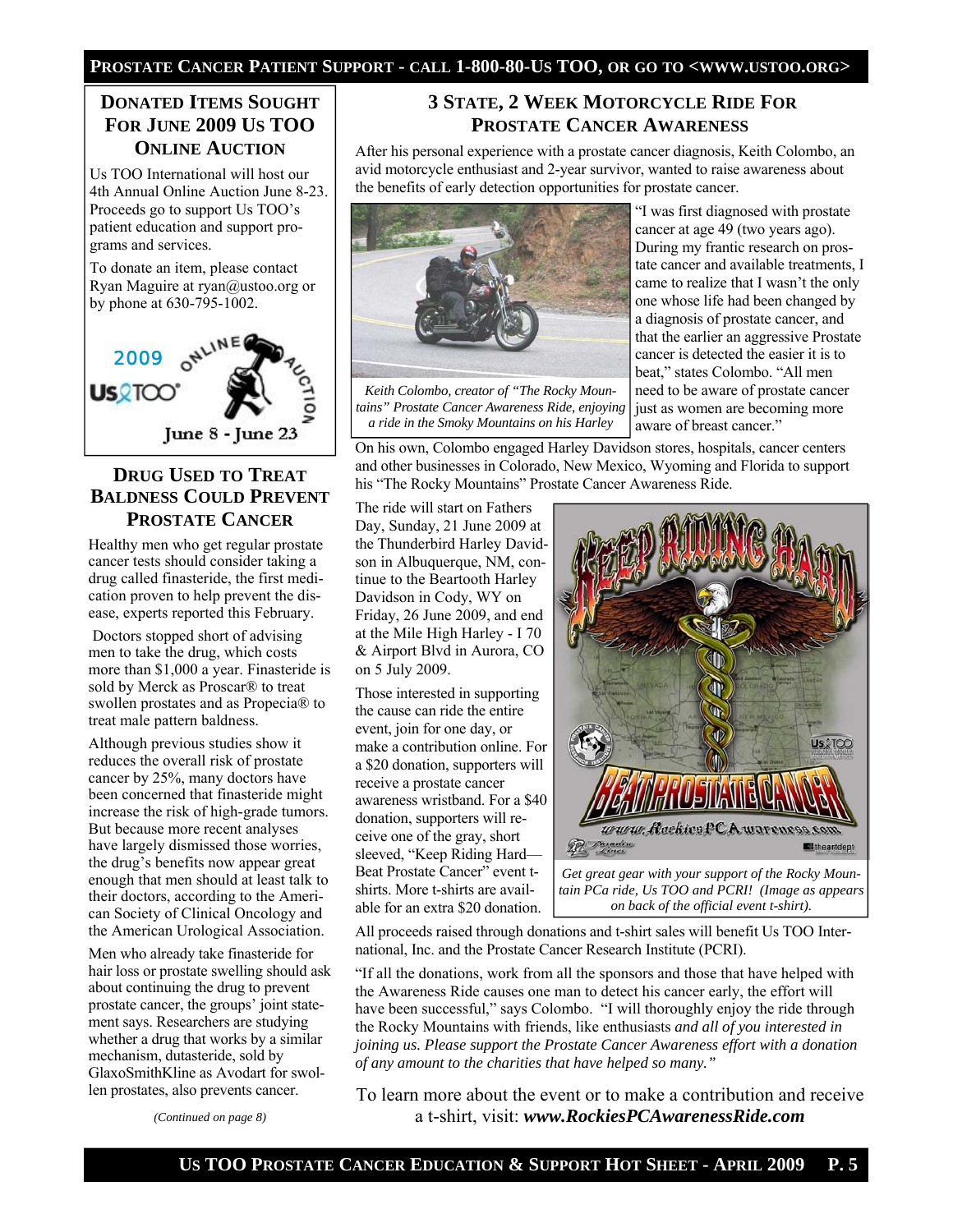# **HEALTHCARE FOCUS LETTER: VITAL PROSTATE CANCER STUDIES NEED FUNDING**

Advances in prostate cancer research have led to dramatic decreases in the number of men who die of the disease. Still, nearly 29,000 men lost their battle in 2008.

Prostate cancer remains the leading cause of cancer among men, with 186,320 men expected to be diagnosed this year. America's men need new treatments and ways of finding the disease.

A program at the Department of Defense that helps fund my research is bringing hope through the Congressionally Directed Medical Research Programs Prostate Cancer Research Project. The second leading funder of prostate cancer research in the United States, the CDMRP has been funding innovative research since 1997. This program helped develop the lifesaving drug Herceptin for breast cancer and improved on Gleevec, a blockbuster leukemia drug.

Now, similar therapies are on the horizon for prostate cancer - targeted medicines that might replace toxic chemotherapy. But a nearly eight-year funding plateau has stretched the program to the breaking point. Inflation and increased research costs are eroding the program's research base.

On average, the CDMRP can fund approximately 20 percent of the worthy grant applications it receives, leaving potential new treatments and possibly a cure for the disease on the table. In an economy where poor business decisions have cost taxpayers billions of dollars, programs such as the CDMRP have provided consistent progress and results. Congress needs to reward efficiency, innovation and accountability with the \$125 million in funding needed by this highly effective program.

*http://www.mlive.com/opinion/ann-arbor/ index.ssf/2009/02/ healthcare\_focus\_letter\_vital.html, 24 February 2009* 

#### **THE DOCTORS NOTE**

Dr. Gerald Chodak

The April issue has something for everyone; there are articles about prevention, screening and deciding on which patients need to be treated and how to treat hormone refractory disease.

The screening controversy just won't go away. A Johns Hopkins study supports NOT screening men over age 75 but only if the PSA is under 3 ng/mL. This is based on the almost zero risk of a man dying from this disease with a PSA that low. However, The editorial comment by Dr. Peter Albertson appropriately asks what is the cost and morbidity of saving a small number of men who continue screening because their PSA is over 3 ng/ml. Ultimately, will we be able to provide men with a real estimate of the risk and benefit of getting or not getting screened?

One concern regarding over-diagnosis is the potential for overtreatment. A study from Wake Forest suggests that men with a high serum level of ionized calcium are at greater risk of dying from prostate cancer. If true, it might help to identify men who do not need aggressive therapy. Unfortunately, this study's design does not prove cause and effect or that this marker is truly predictable but it does invite further study to try to determine if a real potential may exist.

Another early finding was that sarcosine might be useful for identifying men with prostate cancers that are at risk for progression. **Caution** - this preliminary finding must be validated to see if it really has a potential role and measurements cannot be recommended for counseling patients at this time.

There are 2 articles about prostate cancer prevention. The first discusses a range of dietary interventions. This article cites many studies suggesting that various foods that may be good vs. prostate cancer. However, without proper studies we cannot truly establish that anything really works. The best advice is to eat well but men should recognize that there are no proper studies that justify firm recommendations for increasing or decreasing the intake of any specific foods.

The other article about prevention cites data using finasteride which has been tested in a properly designed study and showed a significant reduction in the risk of developing prostate cancer without favoring development of more aggressive cancers. Why aren't there strong recommendations that all men take this drug? There are 3 reasons – cost, the fact that only one cancer would be prevented for every 71 men treated for several years, and that the study has not yet shown a reduction in the risk of dying from prostate cancer by taking the drug. Men who want to do as much as possible to prevent prostate cancer should discuss taking this drug with their doctor.

Lastly, encouraging data was recently presented using a new agent that is an androgen receptor antagonist. No other drugs are available with this mechanism of action. The studies found that a majority of men on MDV 3100 all of whom had failed hormone therapy, showed at least a 50% decline in PSA. More studies are needed to determine if this oral agent has a role in treating these patients.

Working with 13 of America's top prostate cancer organizations, Us TOO is supporting an effort to increase funding of the Congressionally Directed Medical Research Program (CDMRP) for Prostate Cancer at the Department of Defense (DOD). Our goal is to have \$125 million appropriated for 2010. The Prostate Cancer Research Program at DOD is the only federal program that is 100% dedicated to prostate cancer research.

**Please join us by writing your Congressman and Senator THIS MONTH**  and let them know why you want federal funding for pros-

tate cancer research increased at the Congressionally Directed Medical Research Program at the Department of Defense (CDMRP).

**Write your letter online and learn more about this effort by visiting the Fund Prostate Cancer Research Now website at <www.fundresearchnow.org>.**

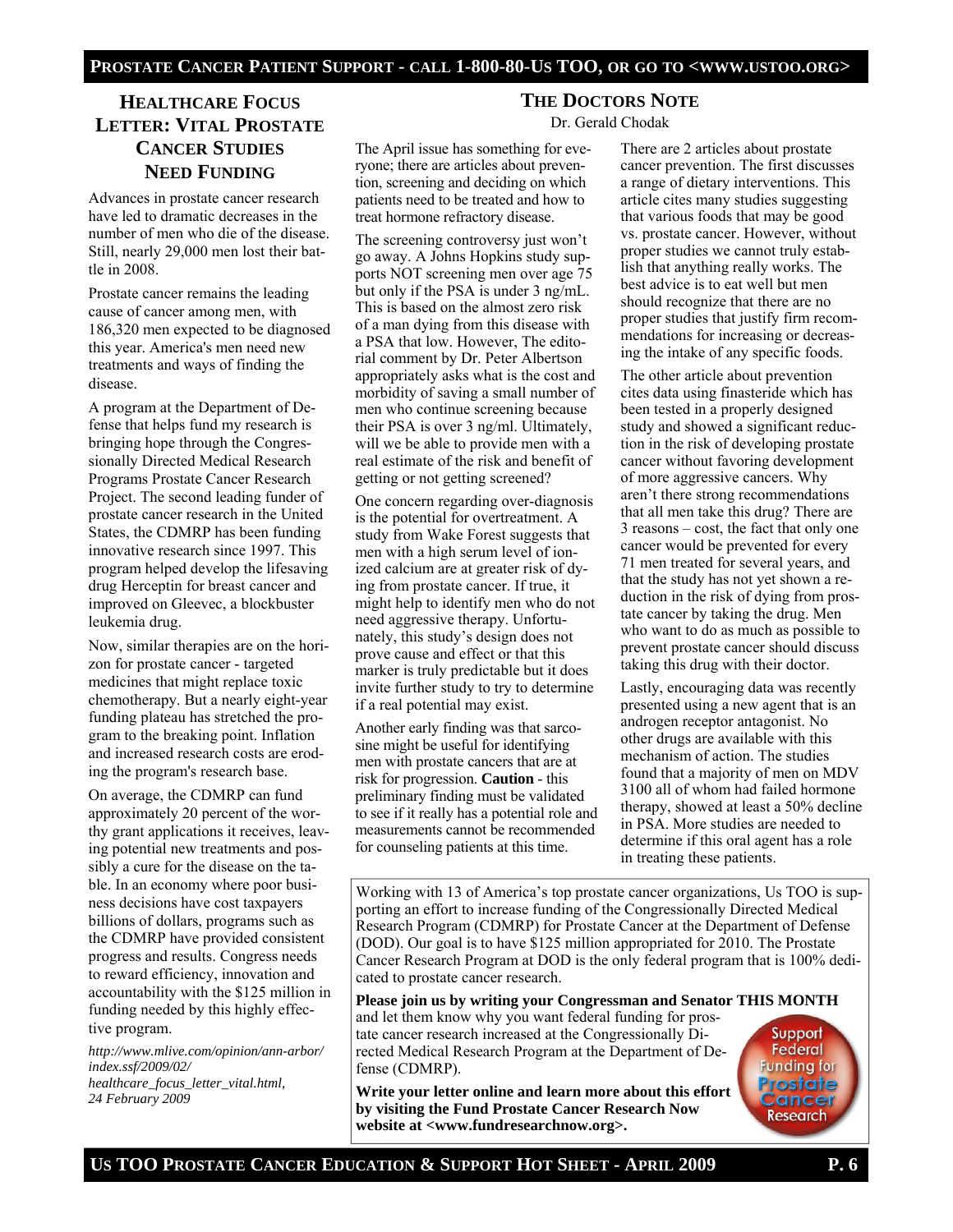#### **DOC MOYAD'S WHAT WORKS & WHAT IS WORTHLESS COLUMN, ALSO KNOWN AS "NO BOGUS SCIENCE" COLUMN**

**"Lifting weights may reduce fatigue after prostate cancer treatment! Wow!"** 

Mark A. Moyad, MD, MPH University of Michigan Medical Center, Department of Urology

#### **Bottom Line:**

Lifting weights for 30-45 minutes about 3 times a week after prostate cancer treatment (or even during treatment when receiving radiation) can increase your energy levels and help you to recover faster, but first get your doctor's approval on exactly when you can start lifting weights after treatment.

Past studies found that weight lifting about 3 times a week reduced fatigue from androgen deprivation therapy (ADT) and improved quality of life in patients with advanced prostate cancer. Men with more localized or locally advanced tumors had not been evaluated adequately using a similar protocol to determine if side effects can be reduced in this group.

A total of 121 participants were placed

in one of 3 groups for 24 weeks: usual care (41 men), aerobic exercise (40 men), or weight lifting (41 men). The exercise groups were asked to commit 3 days a week for approximately 45 minutes per session. This randomized controlled trial included patients receiving radiation therapy with and without ADT.<sup>1</sup> Approximately 60% of participants in each group were on ADT.

Results showed that aerobic exercise and weight lifting both significantly  $(p=0.01$  and  $p=0.004$ , respectively) reduced fatigue over the short-term (12-weeks), but weight lifting had more significant ( $p=0.002$ ) long-term effects on this endpoint. All of the following were significantly improved with weight lifting compared to usual care: quality of life, fitness, lower and

upper-body strength, triglycerides, and maintaining (not increasing) body fat.

How many prescriptions are given to cancer patients that experience fatigue, weakness, and depression?! These medications carry serious side effects including some with an increased risk of a cardiovascular event. If aerobic and resistance exercise were emphasized to all patients during and after radiation therapy or even several weeks after surgery for example, I wonder what the true side effect rate of these treatments would really be under this perfect ideal scenario.

Hmmm, I bet a lot lower compared to what it is right now.

#### Reference

1. J Clin Oncol, Published online ahead of print on December 8, 2008

#### **ANDROGEN RECEPTOR ANTAGONIST SHOWS RESULTS IN ADVANCED PROSTATE CANCER**

More than half of patients with castration-resistant prostate cancer responded to an investigational androgen receptor antagonist by one or more criteria, according to a study reported at the 2009 Genitourinary Cancers Symposium, held from 26-28 February 2009 in Orlando,  $FL<sup>1</sup>$ 

A majority of patients on oral MDV3100 had at least a 50% fall in PSA values, and the proportion of patients with favorable circulating tumor cell counts increased, Howard I. Scher, MD, of Memorial Sloan-Kettering Cancer Center in New York, told attendees at the Symposium. A majority of patients with soft-tissue lesions and bone metastases had stable disease or better response to the drug, he said.

MDV3100 not only blocks the androgen receptor but inhibits androgen receptor function by preventing nuclear translocation of the receptor and DNA binding. The agent has demonstrated activity in models of bicalutamide (Casodex®)-resistant prostate cancer. Dr. Scher reported findings from a phase I-II clinical trial involving 114 patients with advanced and metastatic prostate cancer. Three

fourths of the patients had received more than one hormonal therapy, and 49 had received chemotherapy.

The ongoing trial began with evaluation of MDV3100 at doses ranging from 30 to 600 mg/day in groups of three to six patients. After the drug's safety was established, enrollment continued at doses ≥60 mg/day.

PSA was measured at baseline and every four weeks while circulating tumor cells were measured at baseline, week four, and week 12. All patients had CT/MRI imaging every 12 weeks, and a subset of 16 patients had PET imaging to assess uptake of FDG and [ 18F]-dihydrotestosterone (FDHT).

Dr. Scher reported that 37 of 65 chemotherapy-naive patients and 22 of 49 chemotherapy-experienced patients had at least a 50% decrease in serum PSA from baseline to week 12. A circulating tumor count of  $\leq 5/7.5$  mL of blood was defined as favorable, and higher counts were unfavorable.

Of 101 patients with data on circulating tumor counts, 56 of 61 (92%) with favorable counts at baseline maintained the favorable status at week 12.

Additionally, 21 of 43 patients with unfavorable baseline cell counts converted to favorable status.

At week 12, six of 48 patients with soft-tissue lesions at baseline showed a partial response, and 30 had stable disease. Of 83 patients who had bone metastases at baseline, 52 had stable disease at week 12. PET scans revealed decreased uptake of FDHT in all 16 patients and decreased FDG uptake in 14 of 16.

In general, MDV3100 was well tolerated, Dr. Scher reported. The most commonly reported adverse event was fatigue, which led to one patient's discontinuation. Three patients receiving 360, 480 and 600 mg/day had a witnessed seizure but were taking other drugs with a known seizure risk. Dr. Scher said investigation of MDV3100 will continue at a dose of 240 mg/day.

The study was supported by Medivation Inc. and Investigators in the study included employees of Medivation.

#### Reference

1. 2009 Genitourinary Cancers Symposium, Abstract 151.

*MedPage Today, 2 March 2009*